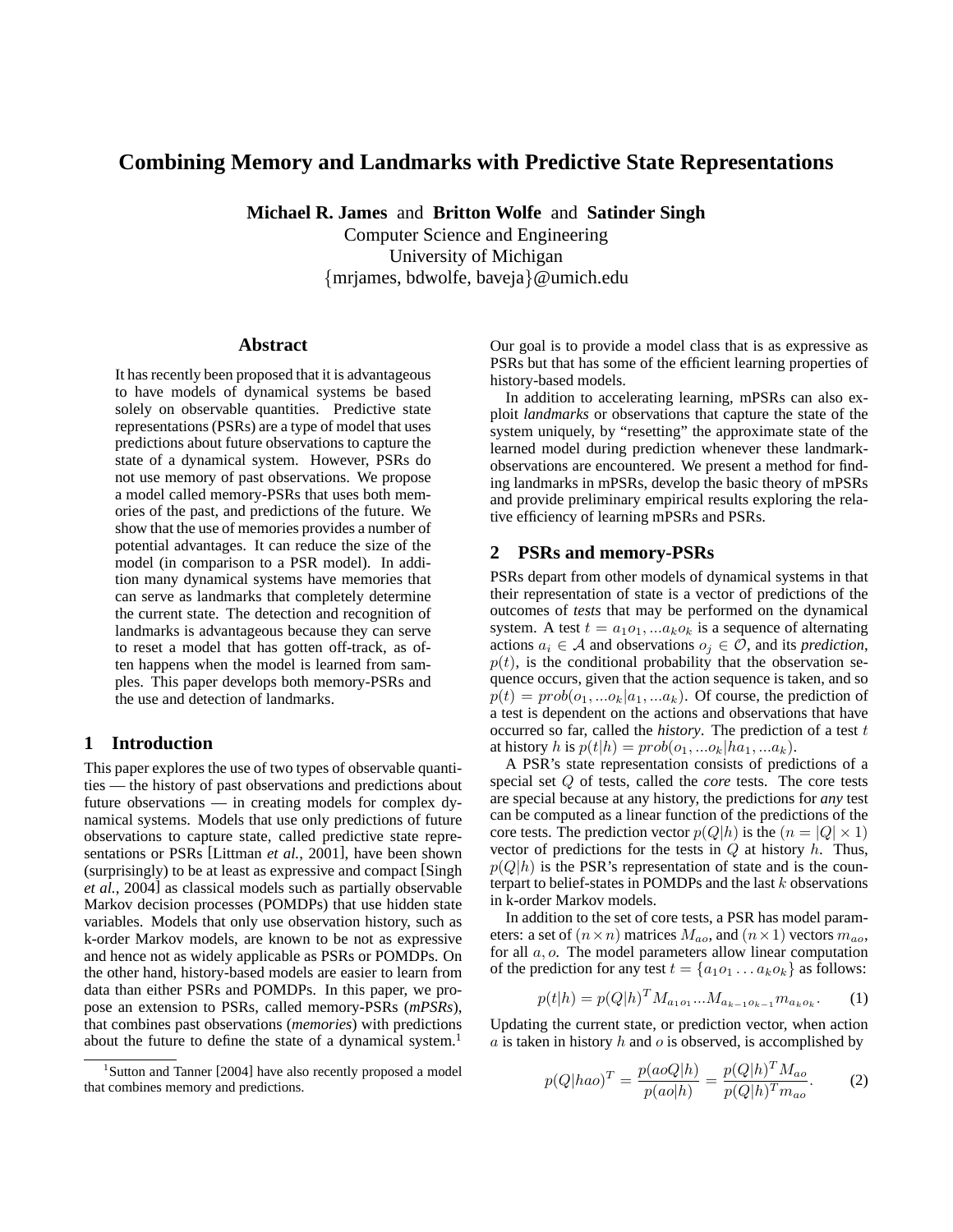The matrices  $M_{ao}$  and vectors  $m_{ao}$  have a special form. The  $i^{th}$  column of  $M_{ao}$  is the  $(n \times 1)$  constant vector that computes the prediction of the (ao) one-step extension of the  $i^{th}$  core test  $q_i \in Q$ , i.e., of test  $a \circ q_i$ . The vector  $m_{ao}$  is the constant  $(n \times 1)$  vector that computes the prediction for the one-step test  $t = a_0$ . The fact that the model parameters have these meanings is the foundation of existing PSR learning algorithms [James and Singh, 2004; Rosencrantz *et al.*, 2004] as well as the new mPSR learning algorithm presented here.

#### Tests

$$
\phi = h_1 \underbrace{p(t_1 | h_1) \cdots p(t_j | h_1)}_{\text{H}_1 \text{H}_2 \text{H}_3} \begin{cases} \text{p}(t_1 | h_1) \cdots \text{p}(t_j | h_1) \\ \vdots \\ \text{p}(t_1 | h_i) \cdots \text{p}(t_j | h_i) \\ \vdots \end{cases}
$$

Figure 1: The system dynamics matrix.

#### **System Dynamics Matrix**

The theoretical development of mPSRs is best explained using the system dynamics matrix, D, that was developed in Singh *et al.* [2004]. The matrix *D*, shown in Figure 1, has all possible histories as rows and all possible tests as columns. The columns (rows) are arranged by test (history) length and within the same length in lexicographic ordering. The entry  $D_{ij} = p(t_j|h_i)$  is the prediction for the  $j^{th}$  test at the  $i^{th}$ history. There is a one to one correspondence between system dynamics matrices and dynamical systems. *The rank of* D *is the dimension of the corresponding dynamical system and is the number of core tests needed by the PSR model.* The core tests of a PSR model correspond to a maximal set of linearly independent columns. Similarly, we can define a notion of *core histories* that correspond to a maximal set of linearly independent rows. We will only be interested in finite dimensional systems. This assumption is not terribly restrictive because all POMDPs with  $n$  underlying or nominal states are dynamical systems of dimension at most n. A full derivation of PSRs through use of the system dynamics matrix is presented in Singh *et al.* [2004].

#### **memory-PSRs**

The central idea behind mPSRs is to *partition* D into a set of m submatrices  $D^1 \dots D^m$  by partitioning the set of histories (rows) but not the tests (columns), i.e., each submatrix  $D<sup>i</sup>$  contains all the columns but only a subset of the histories. How do memories enter this picture? We will use memory of past observations to partition histories, and every memory will correspond to a partition; we elaborate on this later. For now, note that each submatrix will have its own rank and its own core tests and core histories as well as model-update parameters. The set of memories and core tests for each partition form the basis of mPSR models. It is straightforward that the rank of each submatrix is at most the rank of the full matrix D. In the worst case, the ranks of all the submatrices are the same as the rank of  $D$ , in which case the resulting mPSR model may have (many) more parameters than the PSR model. But in other cases the ranks of the submatrices may be much smaller than the rank of  $D$  and then the resulting mPSR model may be more compact than the PSR model. We provide examples of both cases in Section 5. The size of the model is important because a model with fewer parameters should in general be more efficient (i.e., require less data) to learn. We also test this empirically in Section 5.

In this paper we do not address the question of automatically discovering useful ways of partitioning histories and instead assume that partitions correspond to history suffixes of some fixed length.

**Definition of memory:** For this paper, given an mPSR using length k suffixes, a *memory* is a specific sequence of length  $k$  that identifies a partition. So, when considering a history h and memories of length one, the memory at h is just the last (most recent) observation in  $h$ , and there will be  $|\mathcal{O}|$  memories in the mPSR. For memories of length two, the memory at  $h$  is the last (most recent) action-observation pair in h, and there will be  $|\mathcal{A}| * |\mathcal{O}|$  memories in the mPSR. In general, the set of possible memories in an mPSR that uses length- $k$  suffixes is the set of all length- $k$  sequences of alternating actions and observations that end in an observation; we will denote the size of such a set as  $m_k$ .

Let  $\mu_1 \dots \mu_{m_k}$  represent all the distinct memories in an mPSR model. Also, let the memory at history  $h$  be denoted  $\mu(h)$ . Each memory  $\mu_i$  has a corresponding submatrix  $D^{\mu_i}$ created by the partition of histories corresponding to  $\mu_i$ . The core tests for partition  $D^{\mu}$  are referred to as  $\mu$ -core tests to distinguish them from the core tests of the PSR model of the same system. Thus, the  $\mu$ -core tests for the submatrices  $D^{\mu_1} \dots D^{\mu_{m_k}}$  are denoted  $Q^{\mu_1} \dots Q^{\mu_{m_k}}$  respectively. The prediction vector  $p(Q^{\mu(h)}|h)$  contains the predictions for the  $\mu$ -core tests  $Q^{\mu(h)}$  at memory  $\mu_h$ .

**Definition of mPSR state:** The *mPSR state* at history  $h$  is denoted by the concatenation of the memory at  $h$ and the prediction vector for that memory at  $h$ , i.e., as  $[\mu(h), p(Q^{\mu(h)}|h)]$ . Thus, the mPSR state contains both a memory of the past as well as predictions about the future while a PSR state contains only predictions about the future.

**Definition of mPSR update parameters:** For each memory,  $\mu_i$ , we will keep a set of matrices  $M_{ao}^{\mu_i}$  and vectors  $m_{ao}^{\mu_i}$ for all  $a$ ,  $o$ . There is a subtle issue in defining these parameters. It is not the case that each submatrix is a separate dynamical system. Indeed if the memory corresponding to current history h is say  $\mu_i$  and we take action a and observe o, the memory corresponding to the next history hao could be different from  $\mu_i$ . Lets say it is  $\mu_j$ . Thus the update parameters  $M_{ao}^{\mu_i}$  must transform the current prediction vector that makes prediction for  $\mu$ -core tests  $Q^{\mu_i}$  in history h to the prediction vector for  $\mu$ -core tests  $Q^{\mu_j}$  in history hao. Note that all histories belonging to memory  $\mu_i$  will transition to the same memory  $\mu_i$  for action-observation pair *ao*, i.e., *j* is uniquely deter-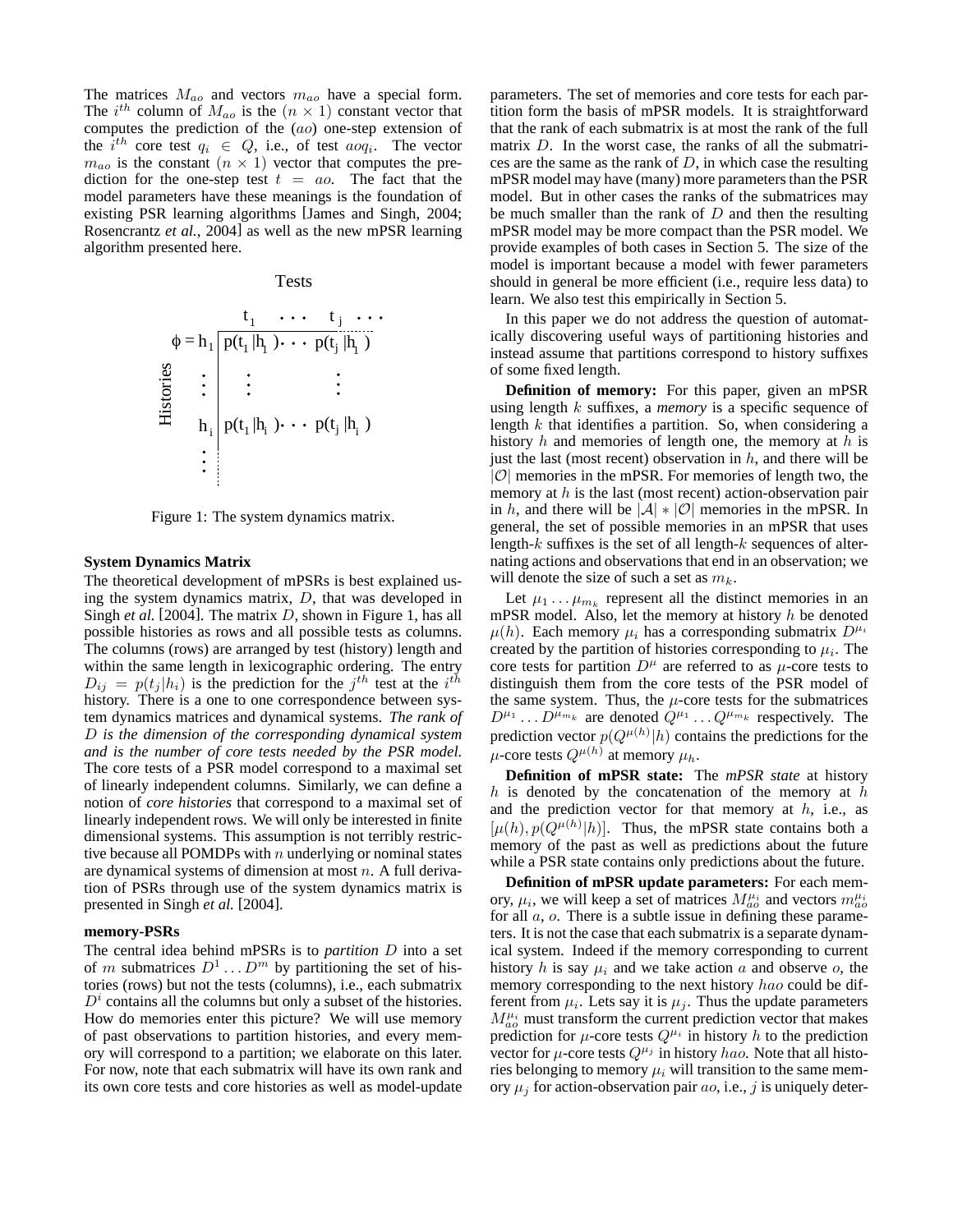mined by i and the pair ao; and so the model parameter  $M_{ao}^{\mu_i}$ need not explicitly reference to the next memory  $\mu_i$ . Thus one can define the state update for mPSRs as follows: upon taking action  $a$  in history  $h$  and observing  $o$ 

$$
p(Q^{\mu_j}|hao) = \frac{p(aoQ^{\mu_j}|h)}{p(ao|h)} = \frac{p(Q^{\mu_i}|h)^T M_{ao}^{\mu_i}}{p(Q^{\mu_i}|h)^T m_{ao}^{\mu_i}}
$$
(3)

where  $\mu(h) = \mu_i$  and  $\mu(hao) = \mu_j$ . The matrix  $M_{ao}^{\mu_i}$  is of size  $(|Q^{\mu_i}| \times |Q^{\mu_j}|)$  and the vector  $m_{ao}^{\mu_i}$  is of size  $(|Q^{\mu_i}| \times 1)$ . As in PSRs the update parameters in mPSRs have meaning. For instance, the  $\overline{k}^{th}$  column of  $M_{ao}^{\mu_i}$  is the  $(|Q^{\mu_i}| \times 1)$ -sized constant parameter vector that computes the prediction for the test that is the  $k^{th}$   $\mu$ -core test for memory  $\mu_j$ .

The mPSR model parameters allow linear computation of the prediction for any test  $t = \{a_1o_1 \ldots a_k o_k\}$  at history h as follows:

$$
p(t|h) = p(Q|h)^{T} M_{a_1o_1}^{\mu_0} \dots M_{a_{k-1}o_{k-1}}^{\mu_{k-2}} m_{a_ko_k}^{\mu_{k-1}}.
$$
 (4)

where  $\mu_0$  is the memory corresponding to history h,  $\mu_1$  is the memory corresponding to history  $ha_1o_1$  and so on.

**Definition of mPSR:** An mPSR model is defined by the tuple  $\langle A, \mathcal{O}, \mu_1 \dots \mu_{m_k}, Q^{\mu_1} \dots Q^{\mu_{m_k}}, \mathcal{M}, [\mu_0, p(Q^{\mu_0}|\emptyset)] \rangle$ where  $A$  is the set of actions;  $O$  is the set of observations;  $\mu_1 \dots \mu_{m_k}$  are the possible memories;  $Q^{\mu_i}$  is the set of  $\mu$ core tests for memory  $\mu_i$ ; M is the set of update parameters  $M_{ao}^{\mu_i}$  and  $m_{ao}^{\mu_i}$  for all a, o,  $\mu_i$ ;  $\mu_0$  is the initial memory; and  $p(\widetilde{Q}^{\mu_0}|\emptyset)$  is the initial prediction vector.

A special and interesting case arises when a memory by itself serves as state and no predictions are needed.

**Definition of landmark:** Given an mPSR, a *landmark* is a memory that serves as state, i.e., is a sufficient statistic of history. Landmarks can be quite beneficial for making accurate predictions. We will discuss the identification of landmarks and exploiting them for prediction in Section 3.1.

## **3 Basic Theory of mPSRs**

Our first result is to show that for any dynamical system it is possible to find  $\mu$ -core tests for all memories in an mPSR model from the set Q of core tests for the corresponding PSR model.

**Lemma 1.** *Let a dynamical system be modeled as a PSR with core tests* Q*. Then there always exists an mPSR model for the* system such that for each memory  $\mu_i$  the corresponding  $\mu$ *core tests*  $Q^{\mu_i}$  *satisfy*  $Q^{\mu_i} \subset Q$ *.* 

*Proof.* We provide a constructive proof which shows how to derive the subset  $Q^{\mu_i}$  from Q. Recall that all columns of D are linear combinations of the columns corresponding to Q in D. Consider the submatrix  $D^{\mu_i}$  for memory  $\mu_i$ . It must be the case that all columns of  $D^{\mu_i}$  are linear combinations of the columns corresponding to  $Q$  in  $D^{\mu_i}$ . Thus, there exists  $Q^{\mu_i} \subset Q.$  $\Box$ 

In this paper, we don't exploit Lemma 1 for two reasons: 1) the core tests of PSRs are not unique, and 2) in any case when learning a model of a dynamical system from experience data we do not have a PSR model and thus its core tests Q to begin with.

**Lemma 2.** *For any dynamical system of finite dimension and any choice of (fixed-length suffix) memories, the size of the resulting mPSR model for that system is at most the number of memories times the size of a PSR model for that system.*

*Proof.* In the worst case, the rank of each of the submatrices in the mPSR is exactly the rank of the full system dynamics matrix. In such a case, if we happen to find different  $\mu$ -core tests for each submatrix, then the model for each submatrix will be exactly as large as the PSR model.  $\Box$ 

The above lemma holds no matter how one chooses the memories. But what if we can choose the memories to use in constructing an mPSR judiciously (by which we mean to minimize the size of the resulting model)?

**Theorem 1.** *With a judicious choice of memories, the size of the corresponding mPSR for any dynamical system is at least as compact as the size of the PSR for that dynamical system. Furthermore, there exist dynamical systems for which some choice of memories leads to an mPSR model that is more compact than the PSR model of the same dynamical system.*

*Proof.* The proof of the first statement follows from the fact that a PSR is also an mPSR with the null set as memories. We prove the second statement by constructing such a dynamical system. Table 1 compares the size of mPSRs and PSRs for various standard test dynamical systems (based on POMDPs). In all instances, a suffix of length one was used to partition the histories. For at least three problems, Cheese, Shuttle and Four-Three, the mPSR is more compact than the PSR.  $\Box$ 

#### **3.1 Landmarks**

We show that landmarks are equivalent to memories for which there is only one  $\mu$ -core test and furthermore that the prediction of any test at a landmark is the same at all histories that map to that landmark.

**Lemma 3.** *For an mPSR model of a dynamical system,*

- *any memory that is a landmark has only one* µ*-core test, and every memory that has a* µ*-core set of size one is a landmark.*
- *for all histories that map to a landmark the prediction vector is a constant, i.e., independent of history.*
- *for all histories that map to a landmark the prediction of any test* t *is a constant, i.e., independent of history.*

*Proof.* If  $\mu$  is a landmark, then the predictions for all tests are fully determined when  $\mu$  is known. Therefore, at any two histories that have memory  $\mu$ , the prediction of every test is the same at both histories. This means that every row of  $D^{\mu}$ must be identical, so the rank of  $D^{\mu}$  is one, and only one  $\mu$ -core test exists for  $\mu$ .

For a memory  $\mu$  that has a single  $\mu$ -core test,  $q^{\mu}$ , let  $H^{\mu}$ denote the histories that map to memory  $\mu$ . For any  $h \in H^{\mu}$ , and any action a, it must hold that  $\sum_o p(a o | h) = 1$  which implies that  $\sum_{o} p(q^{\mu} | h)^{T} m_{ao}^{\mu} = 1$ , which in turn implies that  $p(q^{\mu}|h)^{T} = 1/\sum_{o} m_{ao}^{\mu}$ . Recall that  $m_{ao}^{\mu}$  are independent of history, and thus the prediction of  $q^{\mu}$  must be independent of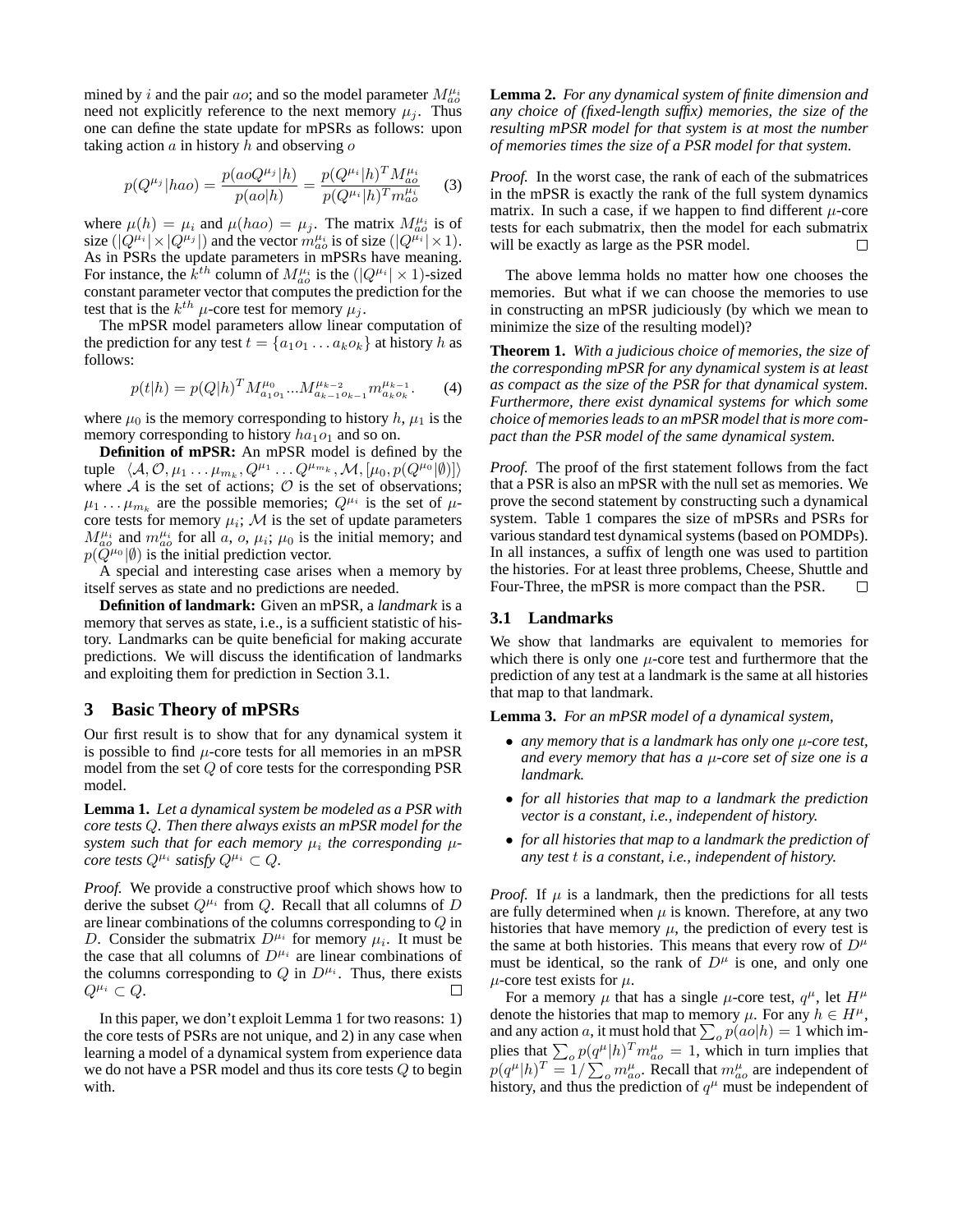Table 1: Comparison of the size of PSRs and mPSRs

| Problem            | # Core Tests |               | # Param. Entries |      |
|--------------------|--------------|---------------|------------------|------|
|                    | <b>PSR</b>   | mPSR          | <b>PSR</b>       | mPSR |
| Tiger              | 2            | 2,2           | 36               | 72   |
| Paint              | 2            | 2,2           | 48               | 96   |
| Cheese             | 11           | 1,1,1,1,2,2,3 | 3696             | 792  |
| <b>Network</b>     |              | 4, 6          | 448              | 480  |
| <b>Bridge</b>      | 5            | 2,2,4,4,5     | 1800             | 4488 |
| Shuttle            |              | 1,1,2,2,4     | 840              | 450  |
| Four Three         | 10           | 1,1,1,1,3,4   | 2640             | 748  |
| <b>Float Reset</b> | 5            | 1.5           | 120              | 96   |

the history. This calculation exploits the fact that the prediction vector and update parameters are scalars.

Furthermore, because the prediction of  $q^{\mu}$  is independent of history, and the update vector  $m_t^{\mu}$  for any test t is independent of history, the prediction  $p(t|h) = p(q^{\mu}|h)^{T} m_t^{\mu}$  of t at history h must also be independent of history. So, all rows of  $D^{\mu}$  must be identical, and  $\mu$  is therefore a landmark. П

Landmarks come in handy because they can be used to keep a learned — and therefore only approximately correct — model from progressively drifting farther and farther away from reality as we make longer and longer term predictions from such a model. Every time we observe a landmark memory, we can reset the prediction vector to the constant corresponding to the landmark irrespective of the actual observed history. This can keep the error in the prediction for very long tests from growing with the length of the test. We exploit this ability in our empirical results below.

## **4 Learning mPSR models from data**

In this section we present an algorithm for learning mPSR models from data under the assumption that the algorithm has the ability to reset the dynamical system being modeled to an initial state. We present the algorithm in two stages. In the first stage, we will assume that the algorithm has access to an oracle that if given a history  $h$  and test  $t$  will return the prediction  $p(t|h)$  for the dynamical system. In the second stage we will show how the oracle can be replaced by the use of sample data from the dynamical system with reset. Because we wish to minimize the amount of sample data needed by our algorithm, we will attempt to minimize the number of calls to the oracle in the first stage. Our algorithm is a relatively straightforward adaptation to mPSRs of the algorithm presented by James and Singh [2004] for PSRs.

#### **4.1 Oracle based algorithm**

Recall that there are two components to an mPSR: the  $\mu$ -core tests for the different memories and the model-update parameters for the memories. In our empirical work below, we always use memories of length one. Clearly the model parameters for a memory depend on the choice of  $\mu$ -core tests for that memory (recall that the  $\mu$ -core tests are not unique). The process of computing  $\mu$ -core tests and update parameters for each memory is identical and so we can just discuss how to do this for any one memory, say  $\mu_i$ .

### **Determining** µ**-core tests and histories**

The algorithm proceeds in iterations. At iteration  $t$ , the algorithm has a current set of linearly independent or  $\mu$ -core tests and histories for each memory. Let  $\hat{H}^{\mu_i}_t$  ( $T^{\mu_i}_t$ ) be the set of  $\mu$ -core histories ( $\mu$ -core tests) found by iteration t for memory  $\mu_i$ . These  $\mu$ -core tests (histories) start off as the empty set at the first iteration. We also keep a set of candidate tests and histories at each iteration. The set of candidate tests for memory  $\mu_i$  is the set of one-step tests; and for every ao pair, the set of *ao*-extensions for all the current  $\mu$ -core tests for memory  $\mu_i$ , where  $\mu_i$  is the next memory when action a is taken in memory  $\mu_i$  and o is observed. The set of candidate histories is similarly generated. We ask the oracle for the predictions of all the candidate tests at all the candidate histories. We compute the rank of this oracle-generated matrix, denoted  $X_t$ . The linearly independent rows and columns of  $X_t$  become the new  $H_{t+1}^{\mu_i}$  and  $T_{t+1}^{\mu_i}$  respectively. In selecting the new  $\mu$ -core tests and histories we always include the previous  $\mu$ -core tests and histories. We stop at iteration s if the rank of  $X_s$  is the same as the rank of  $X_{s-1}$  for all memories.

The above algorithm is an adaptation of the similar algorithm for determining core test and histories for PSRs by James and Singh [2004]. Just like for PSRs this algorithm is not guaranteed to find all  $\mu$ -core tests and histories, but also just like for PSRs it seems to work for all empirical work done so far.

#### **Computing the model-update parameters**

Now we discuss how to compute the model-update matrix  $M^{\mu}_{ao}$  for any ao pair and any memory  $\mu$ . We define a matrix A for memory  $\mu$  that contains the predictions for all the  $\mu$ -core tests at all the  $\mu$ -core histories for memory  $\mu$ . This matrix will have full rank and is computed in the algorithm above. Let  $\mu_i$ be the memory achieved when action  $\alpha$  is taken in memory  $\mu$ and *o* is observed. The  $k^{th}$  column of  $M^{\mu}_{ao}$ , denoted *x*, is the constant parameter vector that computes the prediction for the *ao*-extension of the  $k^{th}$   $\mu$ -core test, denoted y, of memory  $\mu_j$ . Let b be the column vector of predictions of test y for the  $\mu$ core histories of memory  $\mu$ . We ask the oracle for the entries of b. Then from Equation 3 above,  $Ax = b$ . Since A is full rank, it is invertible and hence  $x = A^{-1}b$ . We can use the same idea to compute the model-update parameter vector  $m_{ao}^{\mu}$ .

In the next section we show how the oracle needed for the above algorithm can be replaced by using data from the dynamical system with reset.

#### **4.2 Learning mPSRs from sample data**

We show how to obtain an estimate for the prediction  $p(t|h)$ , something we went to the oracle for in the previous algorithm. We generate samples from the distribution  $p(t|h)$  by first taking the action sequence in  $h$  after a reset. If the observation sequence in  $h$  happens, then we have succeeded in generating history h. If we don't succeed in generating the history, we reset the system and try again. If we do succeed in generating the history, we take the action sequence in test  $t$ . If the observation sequence in test  $t$  happens, the test succeeds, else the test fails. We get an estimate of  $p(t|h)$  from the empirical success rate of the test t at history  $h$ . Of course, this is ex-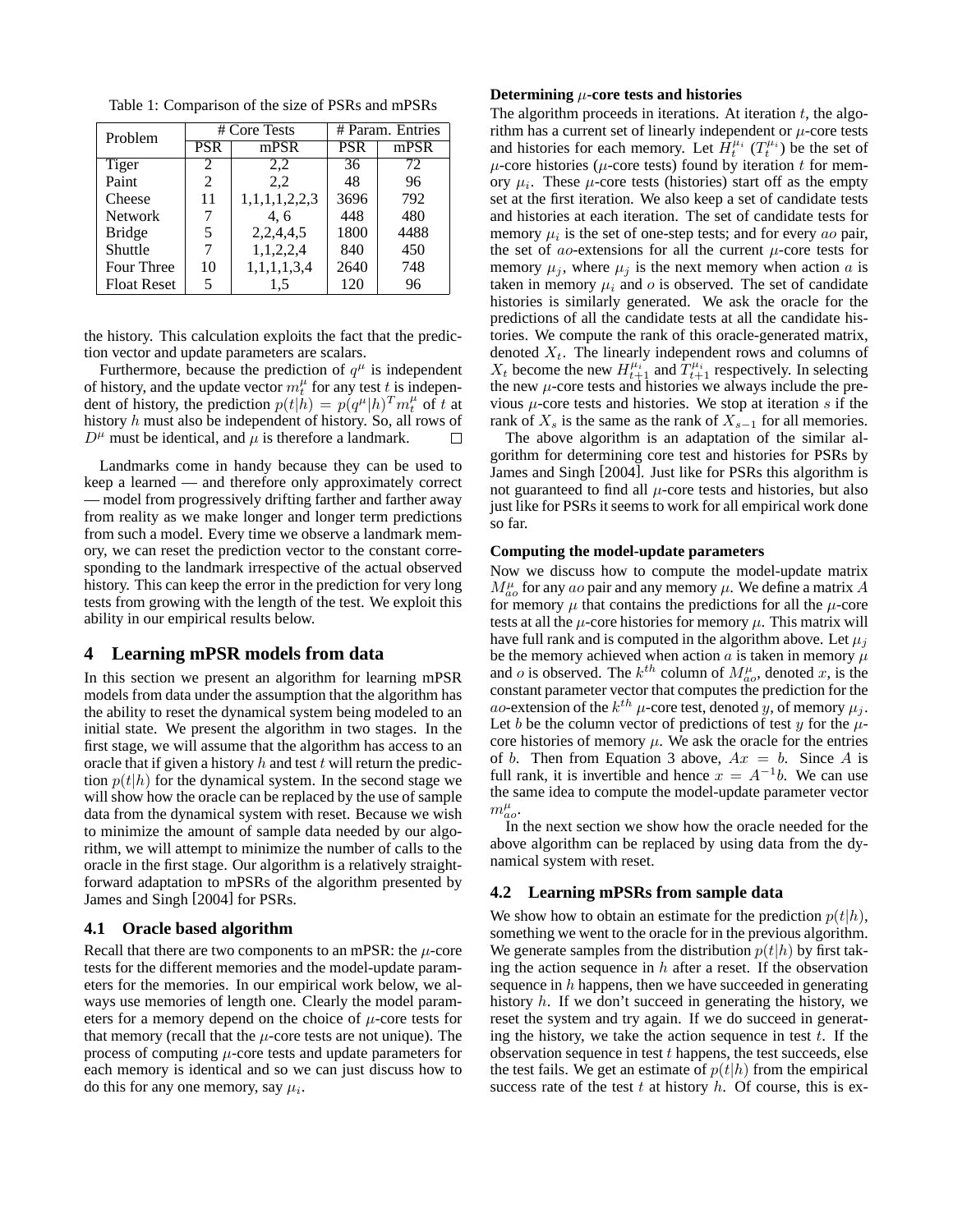

Figure 2: Results of running mPSR learning algorithms on a suite of test problems. See text for details.

tremely wasteful in the number of data samples needed. We implement this basic idea much more efficiently by executing the action sequence in  $ht$  regardless of the observations obtained and then mining the data generated for all possible history and test pairs that can be extracted from it.

One problem that occurs with this estimation technique is that the sampled entries of the system dynamics matrix will almost certainly result in inaccurate calculations of rank (needed in the above oracle-based algorithm). We use a more robust rank calculation procedure developed in the PSR learning algorithm by James and Singh [2004]. The central idea is that we can use the number of samples that went into each entry of the matrix we wish to find the rank of to generate a threshold on singular values obtained via singular value decomposition. This threshold is more conservative when we have fewer samples and generally leads to a smaller rank than otherwise. As more samples are included, the threshold becomes less conservative and the calculated rank is closer to the straightforward calculation of rank.

### **5 Empirical results**

We conducted experiments with a view towards validating four major ideas presented above. The first experiments are meant to compare the relative size of PSRs and mPSRs. The second is to test whether the oracle-based algorithm for computing mPSRs finds exact mPSR models. The third is to test the efficacy of the sample-data based learning algorithm for mPSRs. Finally, we are also interested in whether using landmarks, where available, to reset prediction vectors during the process of computing predictions for long test sequences provides a measurable benefit. All of these experiments were on a suite of standard POMDP-based dynamical systems [Cassandra, 1999] that have been used for both POMDP-learning as well for PSR-learning.

Again, for all of the results presented below, the memories used for the mPSR models were the most recent observation.

### **5.1 Comparing PSRs and mPSRs**

For PSRs and mPSRs, the size of the model can be measured both in terms of the number of core tests  $(\mu$ -core tests), and in the number of entries in the model parameters. Table 1 compares the sizes of PSR and mPSR models for the suite of test problems. For mPSRs, the number of  $\mu$ -core tests at each memory is listed. Fully half of the test problems have landmarks (memories with only one  $\mu$ -core test), indicating that this may be a fairly common situation.

The number of entries in the model parameters are listed for both PSRs and mPSRs. On three of the problems (Cheese,